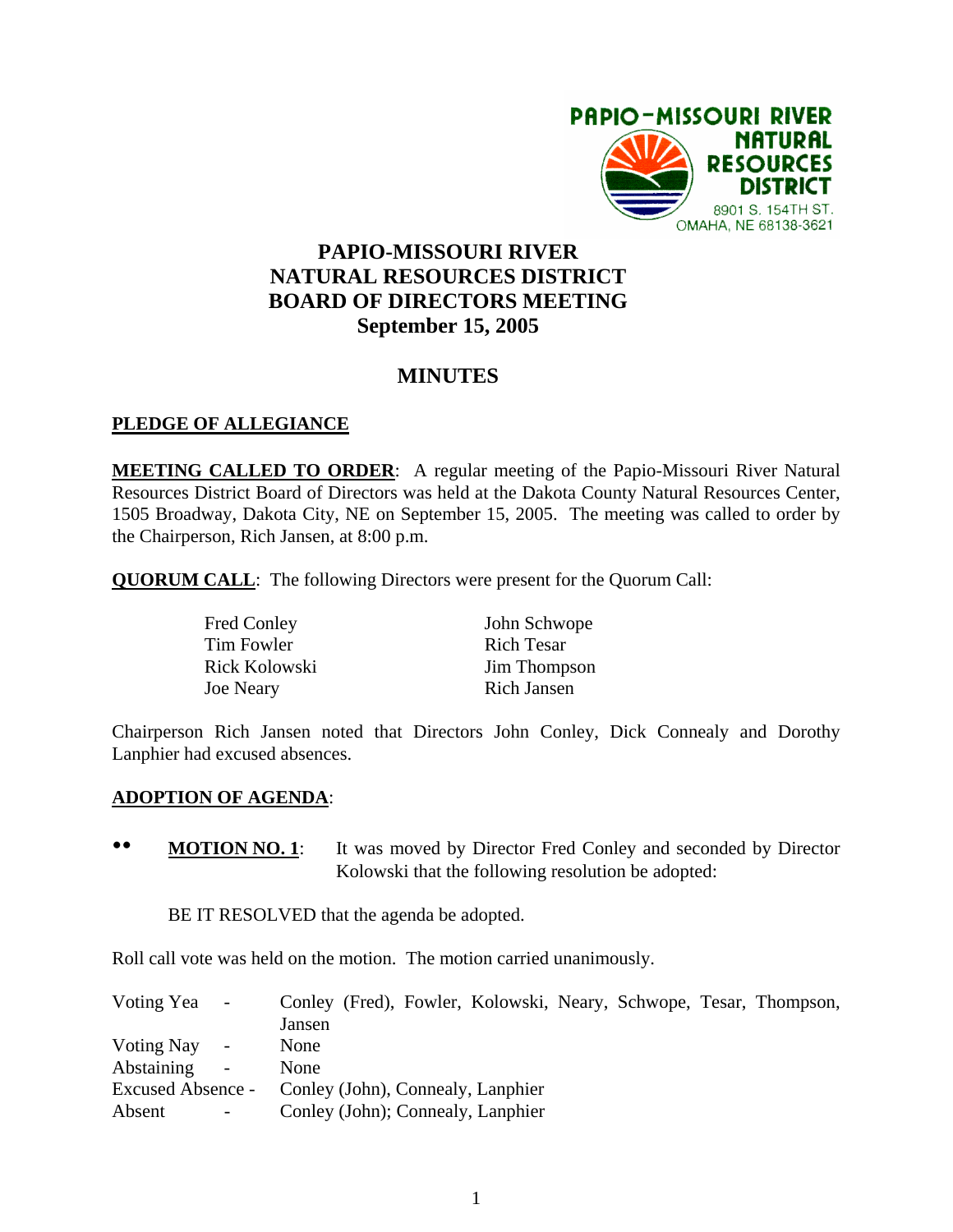### **ADOPTION OF CONSENT AGENDA:**

•• **MOTION NO. 2**: It was moved by Director Fred Conley and seconded by Director Schwope that the following resolution be adopted:

### Agenda Item 3.A.:

 BE IT RESOLVED that the following Director(s) have excused absences from the September 15, 2005 Board of Directors Meeting:

> John Conley Dick Connealy Dorothy Lanphier

Agenda Item 6 A.:

 BE IT RESOLVED that the August 11, 2005, Papio-Missouri River NRD Board meeting minutes and the August 10, 2005, Dakota County Rural Water Advisory Board meeting minutes be approved as printed.

Roll call vote was held on the motion. The motion carried unanimously.

| Voting Yea -      |                          |        |  |                                   |  | Conley (Fred), Fowler, Kolowski, Neary, Schwope, Tesar, Thompson, |
|-------------------|--------------------------|--------|--|-----------------------------------|--|-------------------------------------------------------------------|
|                   |                          | Jansen |  |                                   |  |                                                                   |
| <b>Voting Nay</b> | $\sim$                   | None   |  |                                   |  |                                                                   |
| Abstaining        | $\overline{\phantom{a}}$ | None   |  |                                   |  |                                                                   |
| Excused Absence - |                          |        |  | Conley (John), Connealy, Lanphier |  |                                                                   |
| Absent            | $\overline{\phantom{a}}$ |        |  | Conley (John); Connealy, Lanphier |  |                                                                   |

**PROOFS OF PUBLICATION OF MEETING NOTICE**: Notice of the meeting was published in the Omaha World Herald on September 8, 2005. The District's July, 2005, expenditures were published in the Papillion Times on September 6, 2005. The Chairperson ordered the Proofs of Publication recorded in the minutes of this meeting. (They are contained as part of the file copy of these minutes.)

### **AGENCY AND ASSOCIATION REPORTS**:

A. Natural Resources Conservation Service Report: Verlon Barnes, District Conservationist at the NRC in Omaha, reported on NRCS activities for the past month. A copy of the NRCS report was posted to the District's website.

B. Nebraska Association of Resources Districts Report: Director Tesar reported that the NARD Annual Conference would be held September 25-27, 2005 in Kearney, NE. The following will be representing the P-MRNRD at the conference: Directors Tesar and Lanphier; and, staff members Steve Oltmans, Marlin Petermann, Gerry Bowen, Emmett Egr, Christine Jacobsen, Ralph Puls and Terry Schumacher.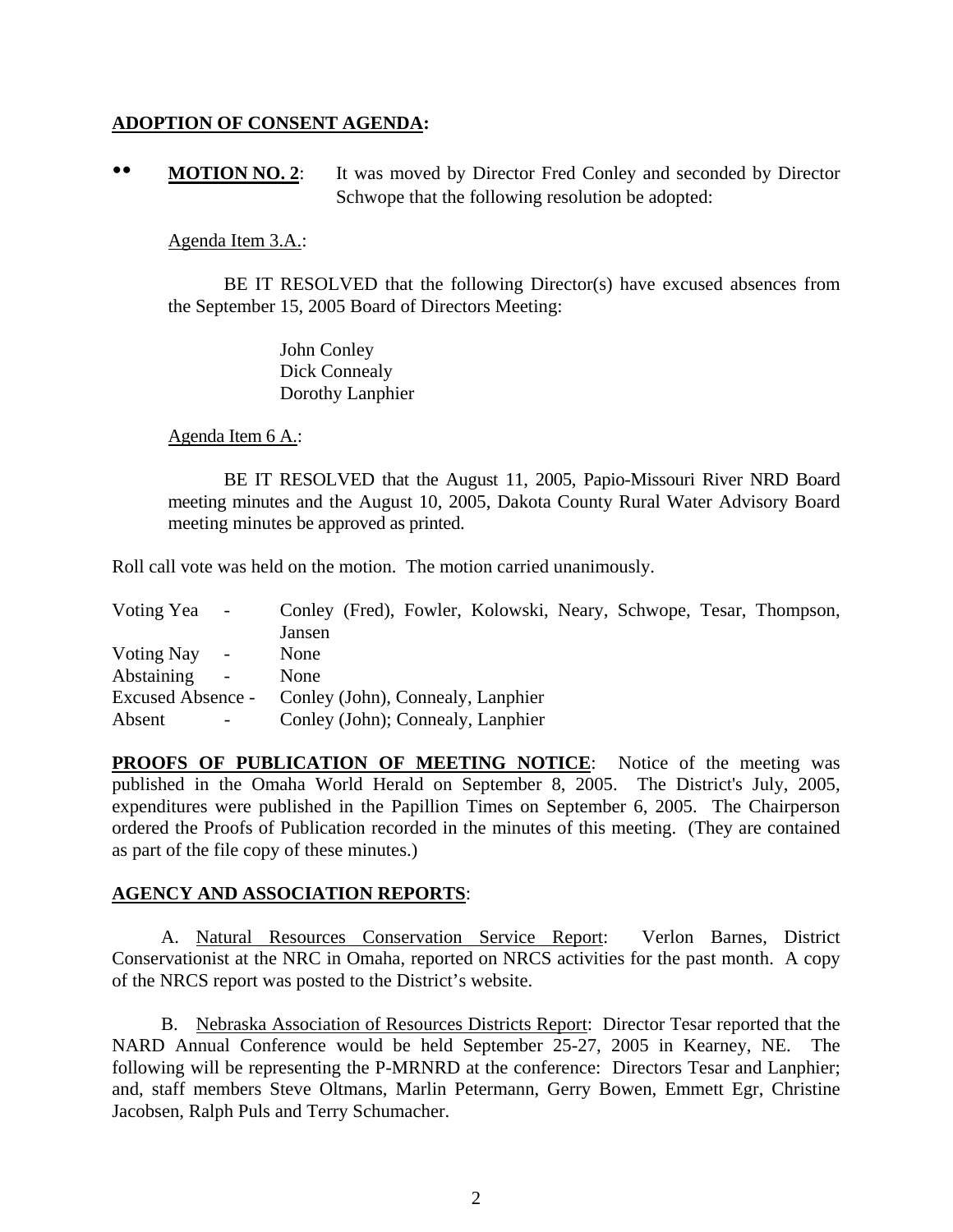C. Report on South Sioux City Activities: Lance Hedquist, City Administrator, welcomed the Board to the Siouxland area. He stated that the District should be proud of the new facility and the commitment to provide better customer services through the joint cooperation of the offices located in this facility. He noted that there is a projected \$100 million in new construction in our area. He stated that this would not happen if we did not have good quality of life and quality environment and the NRD is an integral part of helping us to improve the environment and quality of life in Dakota County. He reported that Crystal Cove, a \$1.6 million Corps of Engineers Section 514 project, is underway and that the Crystal Lake restoration project is now in the planning stages. He then detailed several other projects in which the City is involved.

GM Oltmans noted that South Sioux City will be dedicating a building in honor of Mr. Hedquist and stated that it was a well-deserved tribute.

D. Report on Dakota City Activities: Bob Peters, City Administrator, welcomed the Board to Dakota City. He stated that the highlight of the year for Dakota City was the completion of the Natural Resources Center. He reported that 8 permits for new houses were issued and that Tyson Foods has announced an expansion of their facilities. The valuation in Dakota City has increased 12.7% over last year. He also reported that Dakota City had hosted the Lewis and Clark Exposition and their return at Cottonwood Cove Park. He thanked the Board for cost sharing in the signage and plantings in the highway corridor. He then reported on the other accomplishments of the people of Dakota City.

E. 25 Years of Rural Water Service: Bill Haafke, Chairperson of the Dakota County Rural Water Advisory Committee and staff member Randy Hummel, gave a presentation regarding the history of the Dakota County Rural Water Supply Improvement Project.

F. Nebraska Environmental Trust Fund Report: Vince Kramper reported that the Environmental Trust Fund Board had received 85 new applications, totaling approximately \$35 million with \$9 million to award. He noted that he was on the Grant Selection Committee. He also pointed out that the Soil and Water Conservation Society presented the Merit Award to Nebraska Environmental Trust Board. Their next meeting will be a special meeting on September  $23^{\text{rd}}$  and the next regular meeting will be held November 3, 2005.

G. Nebraska Natural Resources Commission Report: Vince Kramper reported that the there was \$3.6 million in the Resource Development Fund for new projects. The Commission has established a revolving fund base for FY 05-06 for the Small Watershed Flood Control Fund and set the base at \$700,000. The next Commission meeting will be September 27, 2005, in Kearney.

### **SUBCOMMITTEE REPORTS**:

 A. Programs, Projects and Operations Subcommittee: Director Tesar reported that the PPO Subcommittee met on September 13, 2005 and gave a brief recap of the meeting

•• **MOTION NO. 3** It was moved by Director Tesar that the following recommendation be adopted: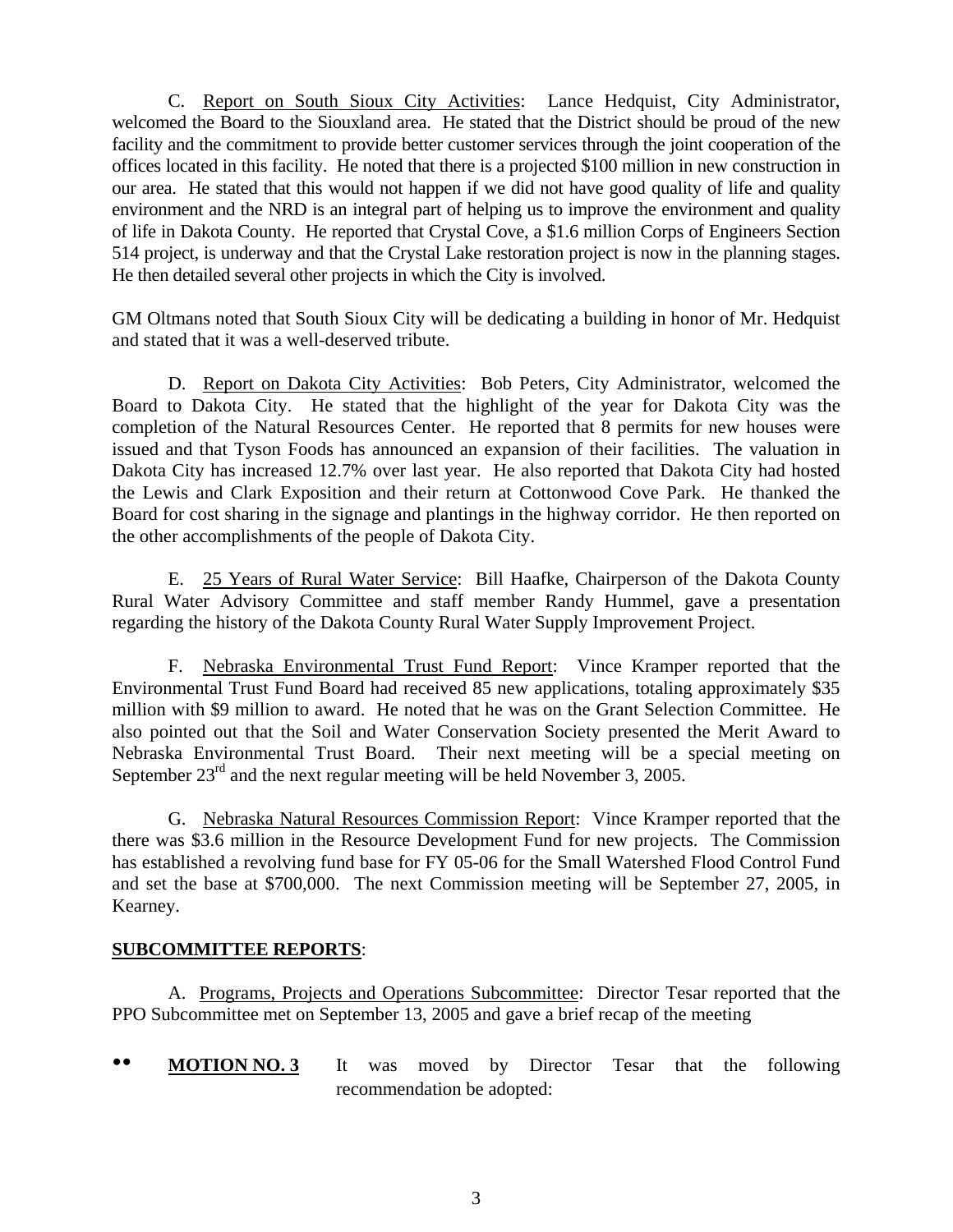*PPO Recommendation #1:* Mentored Youth Hunting Agreement with NE Game and Parks Commission: Recommendation that the General Manager be authorized to execute the proposed revised agreement with the Nebraska Game and Parks Commission to allow for mentored youth hunting and fishing on the Glasshoff Tract at Vencil's Island.

Roll call vote was held on the motion. The motion carried unanimously.

| Voting Yea -      |            |        |  |                                   |  | Conley (Fred), Fowler, Kolowski, Neary, Schwope, Tesar, Thompson, |
|-------------------|------------|--------|--|-----------------------------------|--|-------------------------------------------------------------------|
|                   |            | Jansen |  |                                   |  |                                                                   |
| Voting Nay        | $\sim$ .   | None   |  |                                   |  |                                                                   |
| Abstaining        | $\sim$     | None   |  |                                   |  |                                                                   |
| Excused Absence - |            |        |  | Conley (John), Connealy, Lanphier |  |                                                                   |
| Absent            | $\sim$ $-$ |        |  | Conley (John); Connealy, Lanphier |  |                                                                   |

•• **MOTION NO. 4** It was moved by Director Tesar that the following recommendations be adopted:

#### *PPO Recommendation #2* Agreements for Papio Dam Site 13 Project

- a. Interlocal Agreement with City of Omaha and City of Elkhorn: Recommendation that the General Manager be authorized to execute the proposed Interlocal Agreement between the District, the City of Omaha and the City of Elkhorn for Dam Site 13 Improvements, subject to changes deemed necessary by the General Manager and approved as to form by District Legal Counsel.
- b. Addendum to Purchase Agreement with Lyman-Richey Corporation: Recommendation that the following resolution be adopted:

WHEREAS, on December 9, 2004, this Board of Directors authorized the execution of a purchase agreement with Lyman Richey Corporation providing, among other things, for the purchase of approximately 25 acres of land for the Dam Site 13 Project, and providing for a closing on September 16, 2005; and,

WHEREAS, due to the inability of Lyman-Richey to accomplish all pre-closing conditions, it is necessary that such closing be postponed briefly,

NOW, THEREFORE, BE IT RESOLVED that the General Manager is hereby authorized to execute an addendum to such Purchase Agreement, in the form approved by District legal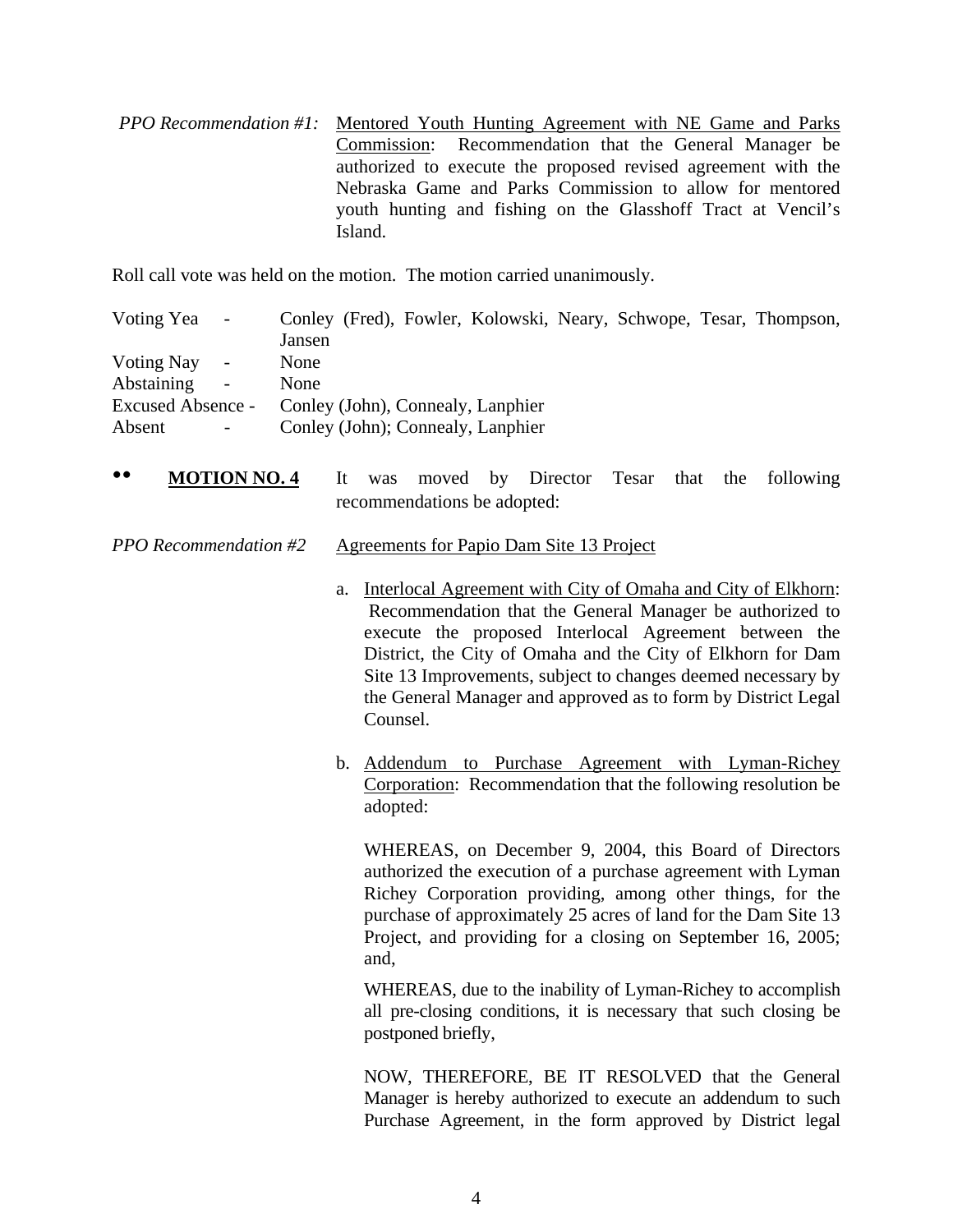counsel, extending the closing date for such purchase to no later than October 28, 2005.

Roll call vote was held on the motion. The motion carried unanimously.

| Voting Yea               | $\sim$ . |        |  |                                   |  | Conley (Fred), Fowler, Kolowski, Neary, Schwope, Tesar, Thompson, |
|--------------------------|----------|--------|--|-----------------------------------|--|-------------------------------------------------------------------|
|                          |          | Jansen |  |                                   |  |                                                                   |
| <b>Voting Nay</b>        | $\sim$ . | None   |  |                                   |  |                                                                   |
| Abstaining               | $\sim$   | None   |  |                                   |  |                                                                   |
| <b>Excused Absence -</b> |          |        |  | Conley (John), Connealy, Lanphier |  |                                                                   |
| Absent                   | $\sim$   |        |  | Conley (John); Connealy, Lanphier |  |                                                                   |

Director Tesar reported that the Subcommittee had been briefed regarding a request from the Village of Kennard for a \$200,000 grant for pumping wastewater to the City of Blair for treatment. No action is required at this time.

| $\bullet\bullet$<br><b>MOTION NO. 5</b> |  | recommendation be adopted: |  |  | It was moved by Director Tesar that the following                                                                                                                                                                                                                                                                            |
|-----------------------------------------|--|----------------------------|--|--|------------------------------------------------------------------------------------------------------------------------------------------------------------------------------------------------------------------------------------------------------------------------------------------------------------------------------|
| <b>PPO</b> Recommendation #4            |  | Subcommittee be adopted.   |  |  | Grant Application for MoPac Equestrian Trail Improvements:<br>Recommendation that the General Manager be authorized to<br>submit a grant application to the Recreation Trails Program<br>administered by the Nebraska Game and Parks Commission for the<br>Mopac Equestrian Trail; and, that the resolution presented to the |

Roll call vote was held on the motion. The motion carried on a vote of 7-yea and 1-nay.

| Voting Yea        | $\sim$ 100 $\mu$         | Conley (Fred), Fowler, Kolowski, Neary, Schwope, Tesar, Thompson |
|-------------------|--------------------------|------------------------------------------------------------------|
| <b>Voting Nay</b> | $\overline{\phantom{a}}$ | Jansen                                                           |
| Abstaining -      |                          | <b>None</b>                                                      |
|                   |                          | Excused Absence - Conley (John), Connealy, Lanphier              |
| Absent            | $\sim 100$               | Conley (John); Connealy, Lanphier                                |

- •• **MOTION NO. 6** It was moved by Director Tesar that the following recommendation be adopted:
- *PPO Recommendation #5:* Western Sarpy Clear/Creek Project Cabins Demolition Services Contract: Recommendation that the General Manager be authorized to execute the proposed contract with Brown Excavating/Warren Corporation for \$14,700 for the Western Sarpy/Clear Creek Project Cabin Demolition (Tracts 5L and 6L).

Roll call vote was held on the motion. The motion carried unanimously.

Voting Yea - Conley (Fred), Fowler, Kolowski, Neary, Schwope, Tesar, Thompson, Jansen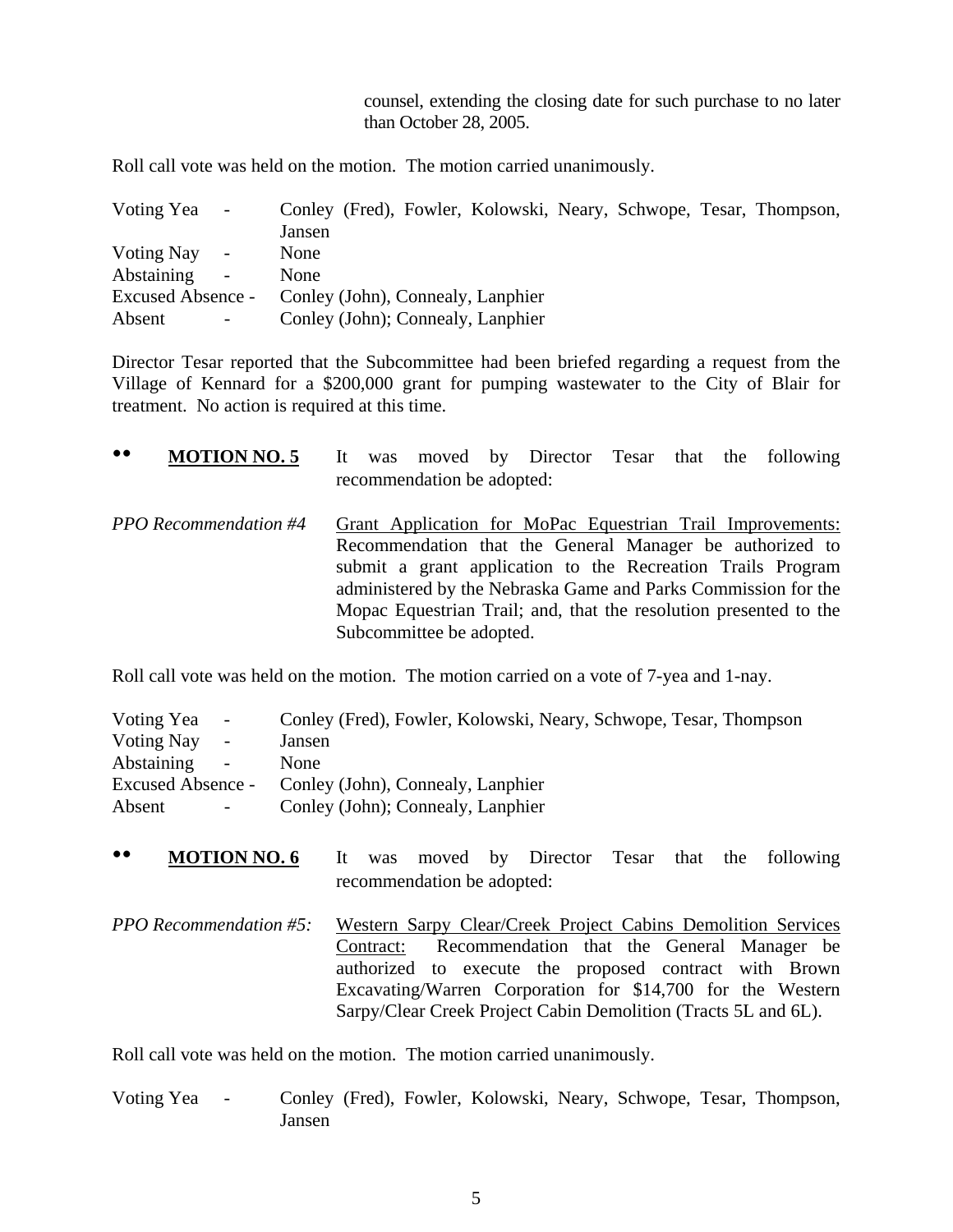Voting Nay - None Abstaining - None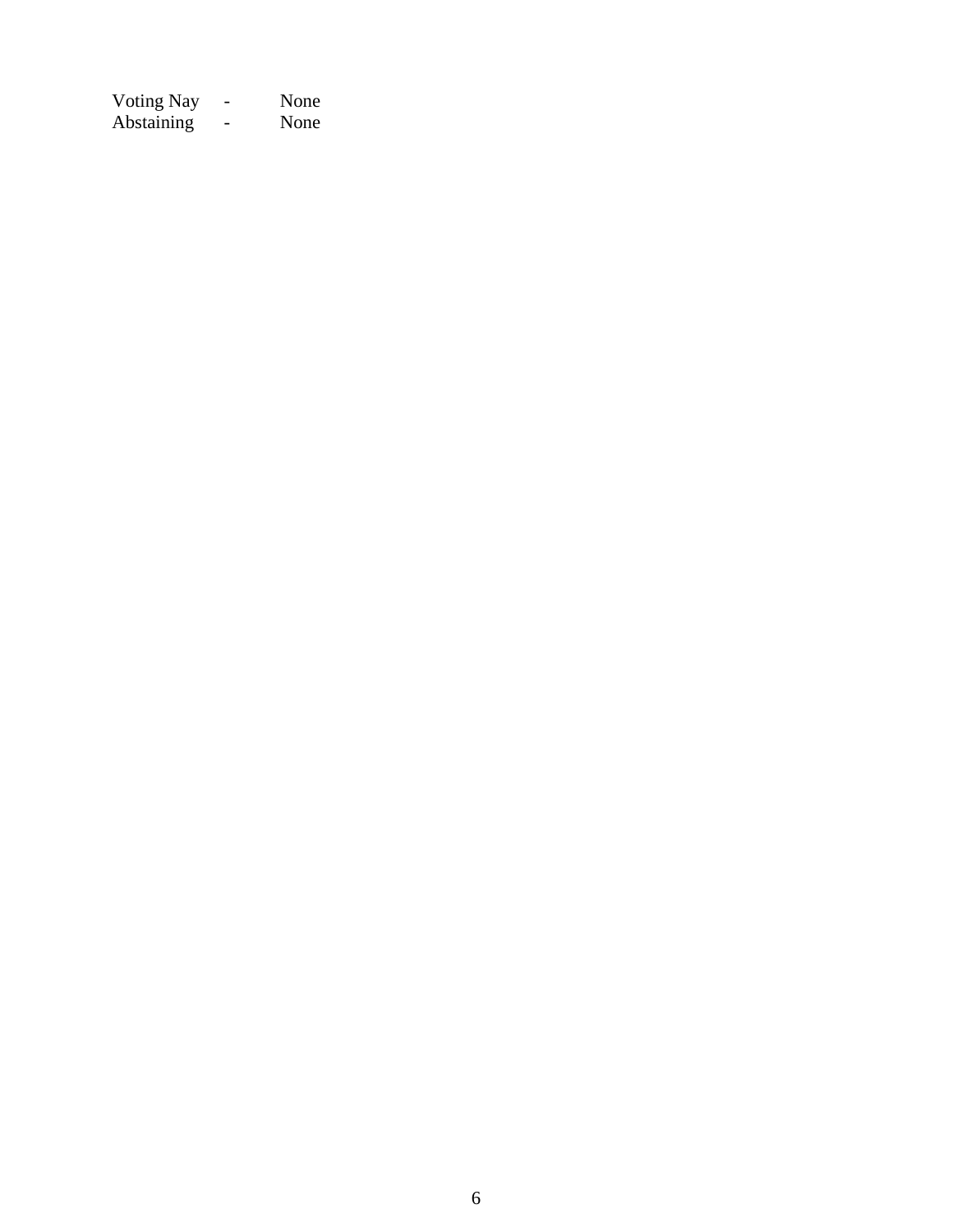| <b>Excused Absence -</b>           | Conley (John), Connealy, Lanphier |
|------------------------------------|-----------------------------------|
| Absent<br>$\overline{\phantom{0}}$ | Conley (John); Connealy, Lanphier |

- •• **MOTION NO. 7** It was moved by Director Tesar that the following recommendation be adopted:
- *PPO Recommendation #6:* Elk Creek Channel Grade Stabilization Structure #2 Project Bids: Recommendation that the General Manager be authorized to execute the proposed contract with L.A. Carlson Contracting, Inc., for \$165,085.25 for the Elk Creek Channel Grade Stabilization Structure #2 Project.

Roll call vote was held on the motion. The motion carried unanimously.

| Voting Yea        | $\sim$ |        |  |                                   |  | Conley (Fred), Fowler, Kolowski, Neary, Schwope, Tesar, Thompson, |
|-------------------|--------|--------|--|-----------------------------------|--|-------------------------------------------------------------------|
|                   |        | Jansen |  |                                   |  |                                                                   |
| Voting Nay        | $\sim$ | None   |  |                                   |  |                                                                   |
| Abstaining        | $\sim$ | None   |  |                                   |  |                                                                   |
| Excused Absence - |        |        |  | Conley (John), Connealy, Lanphier |  |                                                                   |
| Absent            |        |        |  | Conley (John); Connealy, Lanphier |  |                                                                   |

 B. Finance, Expenditures and Legal Subcommittee: Director Thompson reported that the FEL Subcommittee met on September 13, 2005 and gave a brief recap of the meeting

### **PUBLIC HEARING – Set Property Tax Request for Fiscal Year 2006**:

Chairperson Jansen appointed General Manager Oltmans as Hearing Officer. Hearing Officer Oltmans submitted the following exhibits for the record.

| Exhibit 1        | Agenda                                                                                                     |
|------------------|------------------------------------------------------------------------------------------------------------|
| <b>Exhibit 2</b> | Proof of Publication of Hearing Notice                                                                     |
|                  | Omaha World-Herald - September 10, 2005<br>Sioux City Journal - September 9, 2005<br>٠                     |
| <b>Exhibit 3</b> | Fact Sheet - FY 2006 Budget                                                                                |
| <b>Exhibit 4</b> | P-MRNRD FY 2006 Expenditures/Revenues Pie Chart                                                            |
| <b>Exhibit 5</b> | 2005 Tax Levy Comparisons                                                                                  |
| <b>Exhibit 6</b> | FY 2006 Budget Worksheets                                                                                  |
| <b>Exhibit 7</b> | Resolution to Set Property Tax Request for FY 2006 at \$15,730,410.58<br>with a tax levy of 0.039094/\$100 |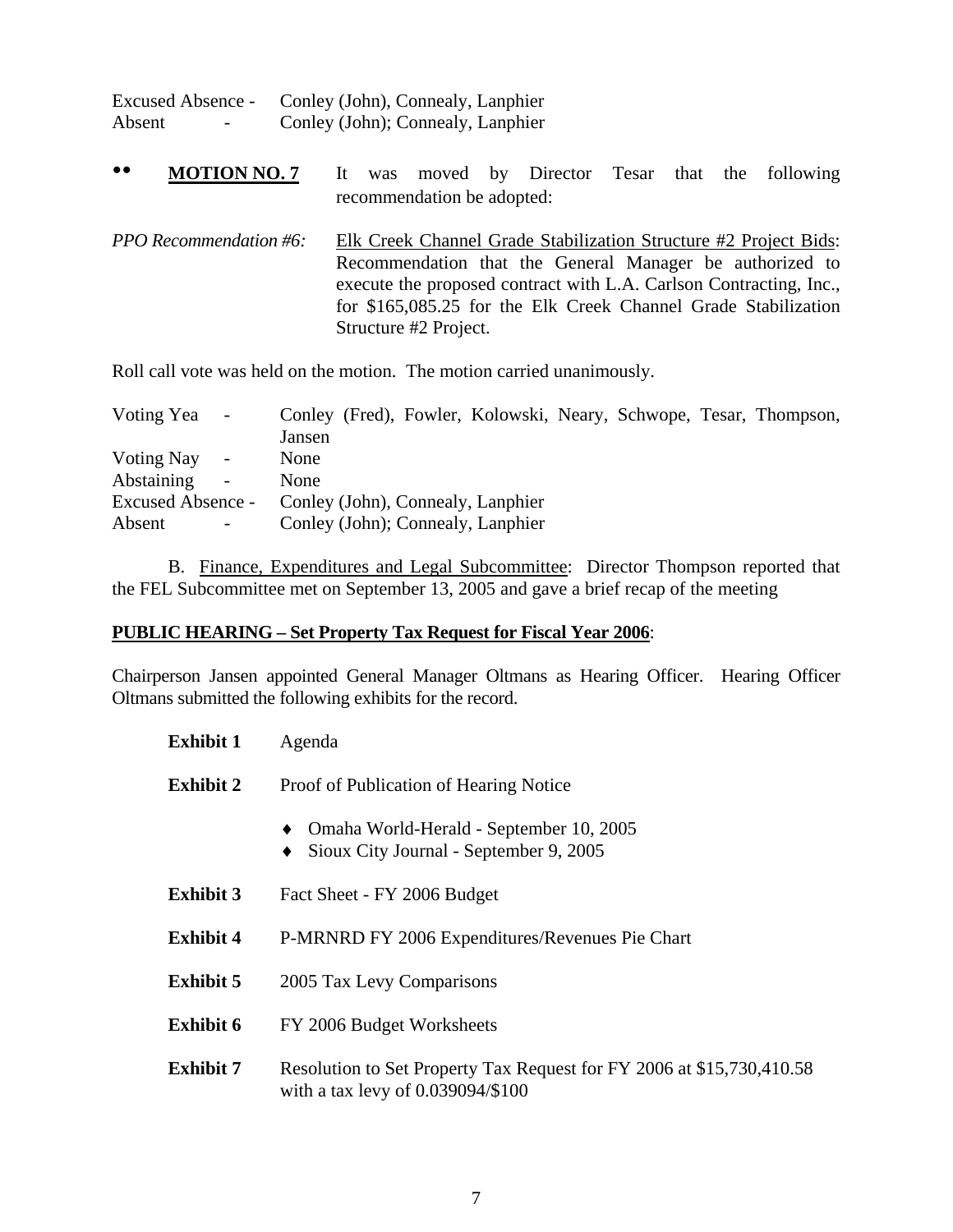Mr. Oltmans noted that State Statute 77-1601.02 requires the Board to hold a public hearing to set the property tax request for FY 2006 if the amount requested is different from the property tax request for FY 2005. It was noted that the Board adopted the FY 2006 budget at its August 11, 2005, meeting which called for a property tax request of \$15,730,410.58 and a tax levy of 0.039094/\$100. Mr. Oltmans then reviewed specific District programs and projects.

Mr. Oltmans opened the floor to the public. There were no comments. Mr. Oltmans then relinquished the floor to Director Thompson.

### **SET PROPERTY TAX REQUEST FOR FISCAL YEAR 2006**:

| <b>MOTION NO. 12</b>   | It was moved by Director Thompson that the following<br>recommendation be adopted:                                                                                                                                                                                                                                                                                                                               |  |  |  |  |  |  |  |  |
|------------------------|------------------------------------------------------------------------------------------------------------------------------------------------------------------------------------------------------------------------------------------------------------------------------------------------------------------------------------------------------------------------------------------------------------------|--|--|--|--|--|--|--|--|
| FEL Recommendation #1: | FY 2006 Budget: Recommendation that the following resolution<br>be adopted:                                                                                                                                                                                                                                                                                                                                      |  |  |  |  |  |  |  |  |
|                        | <b>WHEREAS</b> the Papio-Missouri River NRD Board of Directors<br>at the August 11, 2005, meeting adopted the FY 2006 budget with<br>a property tax request of \$15,730,401.58;                                                                                                                                                                                                                                  |  |  |  |  |  |  |  |  |
|                        | NOW THEREFORE BE IT RESOLVED that the tax levy of<br>0.039094/\$100 for FY 2006 be adopted and that certified copies<br>(see below) of this resolution be forwarded to County Clerks.                                                                                                                                                                                                                            |  |  |  |  |  |  |  |  |
|                        | WHEREAS, Nebraska Revised Statute 77-1601.02 provides that the<br>property tax request for the prior year shall be the property tax<br>request for the current year for purposes of the levy set by the County<br>Board of Equalization unless the Governing Body of the Papio-<br>Missouri River NRD passes by a majority vote a resolution or<br>ordinance setting the tax request at a different amount; and, |  |  |  |  |  |  |  |  |
|                        | WHEREAS, a special public hearing was held as required by law to<br>hear and consider comments concerning the property tax request;<br>and,                                                                                                                                                                                                                                                                      |  |  |  |  |  |  |  |  |
|                        | WHEREAS, it is in the best interests of the Papio-Missouri River<br>NRD that the property tax request for the current year be a different<br>amount than the property tax request for the prior year.                                                                                                                                                                                                            |  |  |  |  |  |  |  |  |
|                        | MOW THEREDORE BE IT RESOLVED by the Reend of Directors                                                                                                                                                                                                                                                                                                                                                           |  |  |  |  |  |  |  |  |

NOW THEREFORE BE IT RESOLVED by the Board of Directors of the Papio-Missouri River Natural Resources District by a majority vote, resolved that:

> 1. The FY 2006 property tax request be set at \$15,730,401.58 with a tax levy of 0.039094/\$100.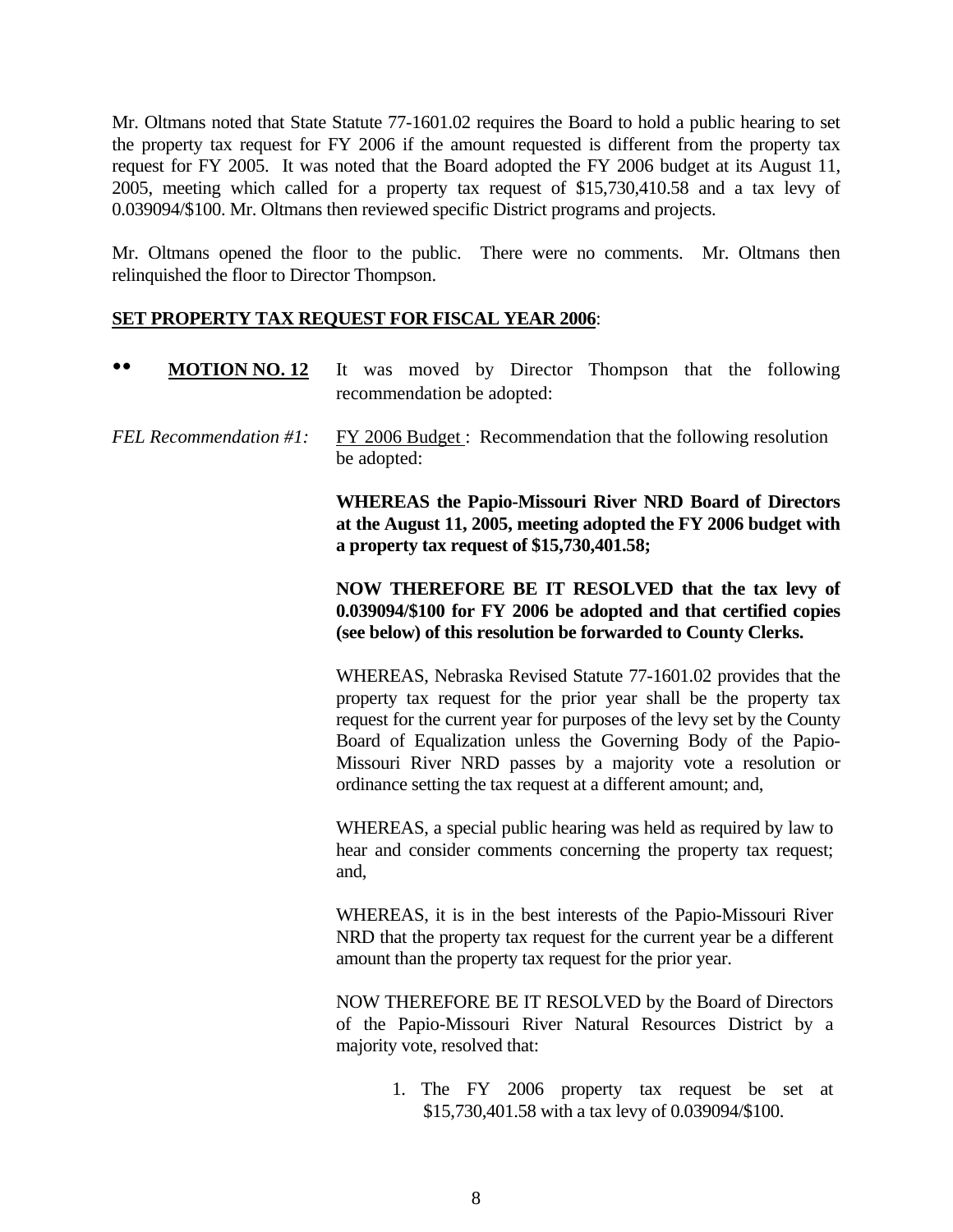2. A copy of this resolution be certified and forwarded to the County Clerks within the District prior to October 13, 2005.

Roll call vote was held on the motion. The motion carried on a vote of 7-yea and 1-nay.

| Voting Yea<br>$\blacksquare$           | Conley (Fred), Fowler, Kolowski, Schwope, Tesar, Thompson, Jansen |
|----------------------------------------|-------------------------------------------------------------------|
| <b>Voting Nay</b><br>$\blacksquare$    | Neary                                                             |
| Abstaining<br>$\overline{\phantom{a}}$ | None                                                              |
| <b>Excused Absence -</b>               | Conley (John), Connealy, Lanphier                                 |
| Absent<br>$\sim$                       | Conley (John); Connealy, Lanphier                                 |

 C. Personnel, Legislative and Public Affairs Subcommittee: Director Tesar reported that the PLPA Subcommittee met on September 13, 2005, and gave a brief recap of the meeting

| $\bullet\bullet$ | <b>MOTION NO. 9</b> It was moved by Director Tesar that the following               | recommendation be adopted: |             |  |  |                                                                                                                              |
|------------------|-------------------------------------------------------------------------------------|----------------------------|-------------|--|--|------------------------------------------------------------------------------------------------------------------------------|
|                  | PLPA Recommendation #1: Resolutions to be Considered at the NARD Annual Conference: | <b>Annual Conference:</b>  |             |  |  | Recommendation that the Papio-Missouri River NRD take the<br>following positions on resolutions to be considered at the NARD |
|                  |                                                                                     | $Reso \#$                  | Description |  |  | Recommended<br>Position                                                                                                      |

| $ResO$ $#$ | Description                                | Recommented    |
|------------|--------------------------------------------|----------------|
|            |                                            | Position       |
| $2005 - 1$ | Reuse Pits, sponsored by the Upper         | <b>Support</b> |
|            | <b>Big Blue NRD</b>                        |                |
| 2005-2     | Chemigation, sponsored by the Tri-         | <b>Support</b> |
|            | <b>Basin NRD</b>                           |                |
| $2005 - 3$ | Groundwater Use Fee, sponsored by   Oppose |                |
|            | the Upper Republican NRD                   |                |

Roll call vote was held on the motion. The motion carried unanimously.

| Voting Yea -             |          |        |  |                                   |  | Conley (Fred), Fowler, Kolowski, Neary, Schwope, Tesar, Thompson, |
|--------------------------|----------|--------|--|-----------------------------------|--|-------------------------------------------------------------------|
|                          |          | Jansen |  |                                   |  |                                                                   |
| Voting Nay -             |          | None   |  |                                   |  |                                                                   |
| <b>Abstaining</b>        | $\sim$   | None   |  |                                   |  |                                                                   |
| <b>Excused Absence -</b> |          |        |  | Conley (John), Connealy, Lanphier |  |                                                                   |
| Absent                   | $\sim$ . |        |  | Conley (John); Connealy, Lanphier |  |                                                                   |

### **TREASURER'S REPORT**:

•• **MOTION NO. 10**: It was moved by Director Kolowski and seconded by Director Fred Conley that the following resolution be adopted:

BE IT RESOLVED that the Treasurer is authorized to expend general funds to pay: (l)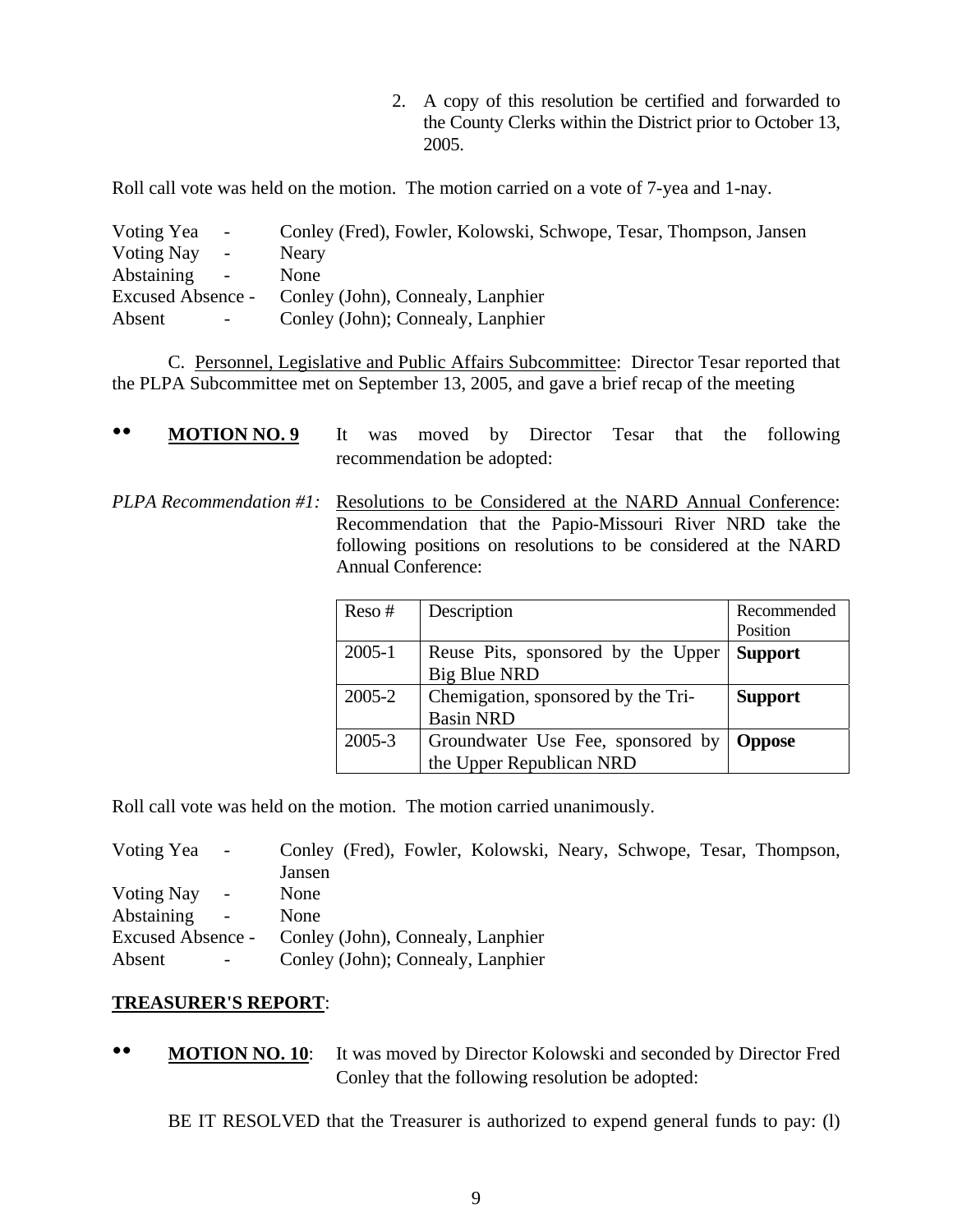claims listed in the August 2005, financial report; and, (2) any claims made prior to the next Board meeting for (a) earned salaries of District employees, (b) withholding taxes, (c) social security payments, (d) retirement program contributions, (e) utilities, (f) registration fees and expenses for upcoming meetings and conferences, (g) certified completed CAP and Special Project Area applications, (h) invoices which offer a credit or discount for payment made prior to the next Board meeting, (i) postage, and, (j) building and grounds contract expenses.

 BE IT FURTHER RESOLVED that the Treasurer is authorized to pay, from the respective operating accounts of the Dakota County, Thurston County and Washington County #1 and Washington County #2 rural water supply projects, the Elkhorn River Bank Stabilization Project, the Elkhorn Breakout Project, the Elk/Pigeon Creek Drainage Project, and the Western Sarpy/Clear Creek Project, the project bills listed on the August 2005, financial report, and future claims for project utilities.

 BE IT FURTHER RESOLVED that the financial reports be affixed to and made a part of the minutes.

Roll call vote was held on the motion. The motion carried unanimously.

| Voting Yea               | $\sim$ .       |        |  |                                   |  | Conley (Fred), Fowler, Kolowski, Neary, Schwope, Tesar, Thompson, |
|--------------------------|----------------|--------|--|-----------------------------------|--|-------------------------------------------------------------------|
|                          |                | Jansen |  |                                   |  |                                                                   |
| Voting Nay               | $\sim$         | None   |  |                                   |  |                                                                   |
| Abstaining               | $\sim$         | None   |  |                                   |  |                                                                   |
| <b>Excused Absence -</b> |                |        |  | Conley (John), Connealy, Lanphier |  |                                                                   |
| Absent                   | $\blacksquare$ |        |  | Conley (John); Connealy, Lanphier |  |                                                                   |

### **CHAIRPERSON'S REPORT**:

.

A. P-MRNRD Board of Directors Meeting Schedule for 2006: Chairperson Jansen pointed out to the Board the proposed meeting schedule for calendar year 2006.

•• **MOTION NO. 11** It was moved by Director Fred Conley and seconded by Director Thompson that the following resolution be adopted:

 BE IT RESOLVED that the following be adopted as the schedule for Papio-Missouri River NRD Board of Directors meeting for calendar year 2006:

| January 12, 2006 | July 13, 2006          |
|------------------|------------------------|
| February 9, 2006 | <b>August 10, 2006</b> |
| March 9, 2006    | September 14, 2006     |
| April 13, 2006   | October 12, 2006       |
| May 11, 2006     | November 9, 2006       |
| June 8, 2006     | December 14, 2006      |

Roll call vote was held on the motion. The motion carried unanimously.

Voting Yea - Conley (Fred), Fowler, Kolowski, Neary, Schwope, Tesar, Thompson, Jansen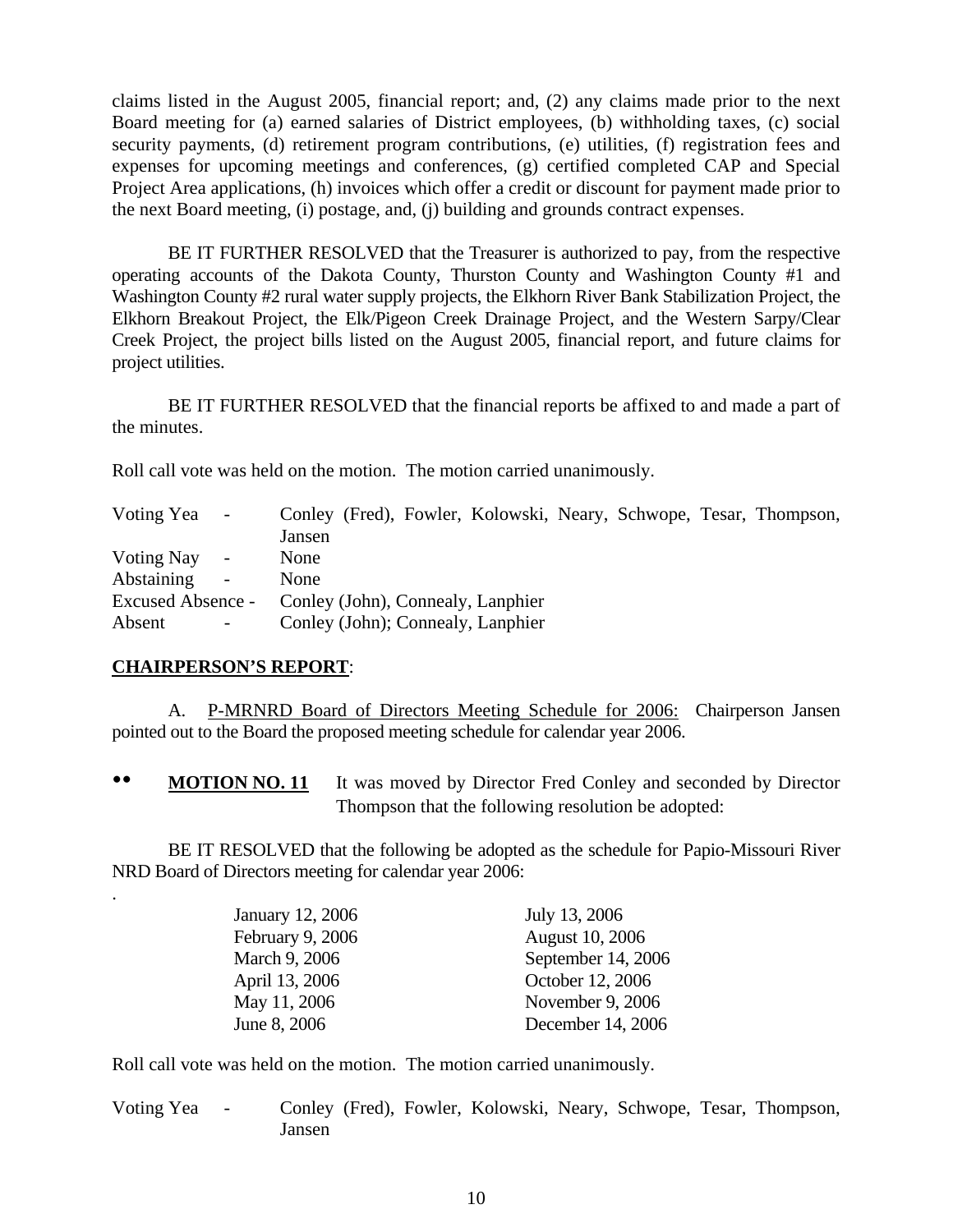| <b>Voting Nay</b><br>$\sim$ $-$ | None                              |
|---------------------------------|-----------------------------------|
| Abstaining<br>$\blacksquare$    | None                              |
| <b>Excused Absence -</b>        | Conley (John), Connealy, Lanphier |
| Absent<br>$\sim$                | Conley (John); Connealy, Lanphier |

 B. Appointment of Papio Site 3C and 1 Preliminary Design Ad Hoc Consultant Selection Subcommittee: Chairperson Jansen announced that he was appointing the following Directors to the Papio Site 3C and 1 Preliminary Design Ad Hoc Consultant Selection Subcommittee:

> Tim Fowler, Chairperson Rich Tesar, Vice Chairperson Richard Connealy John Conley Jim Thompson

 Alternate Voting Members: Fred Conley Rick Kolowski

**GENERAL MANAGER'S REPORT**: GM Oltmans noted that his GM report had been posted to the website. If there were any questions/comments, please contact him. He then gave a brief update on the California Bend Project.

### **INFORMATIONAL ITEMS**:

 A. Future Meetings: The Chairperson reviewed the following upcoming meetings with Directors:

| September 18, 2005 | World O! Water $-$ A Water Festival for Kids and Adults,<br>12:00 noon $-4:00$ p.m., NRC      |
|--------------------|-----------------------------------------------------------------------------------------------|
| Sept. 25-27, 2005  | Association of Resources<br><b>Districts</b><br>Nebraska<br>Annual<br>Conference, Kearney, NE |
| September 27, 2005 | Nebraska Natural Resources Commission Meeting, Kearney,<br><b>NE</b>                          |
| October 6, 2005    | Public Scoping Meeting on Turtle Creek Site 2<br>$7:00 - 9:00$ p.m., NRC                      |
| October 7, 2005    | Pallid Sturgeon Task Force Meeting, Lower Loup NRD<br>Office, Ord, NE                         |
| October 11, 2005   | <b>P-MRNRD Subcommittee Meetings</b>                                                          |
| October 13, 2005   | <b>P-MRNRD Board Meeting</b>                                                                  |
| November 8, 2005   | <b>P-MRNRD Subcommittee Meetings</b>                                                          |